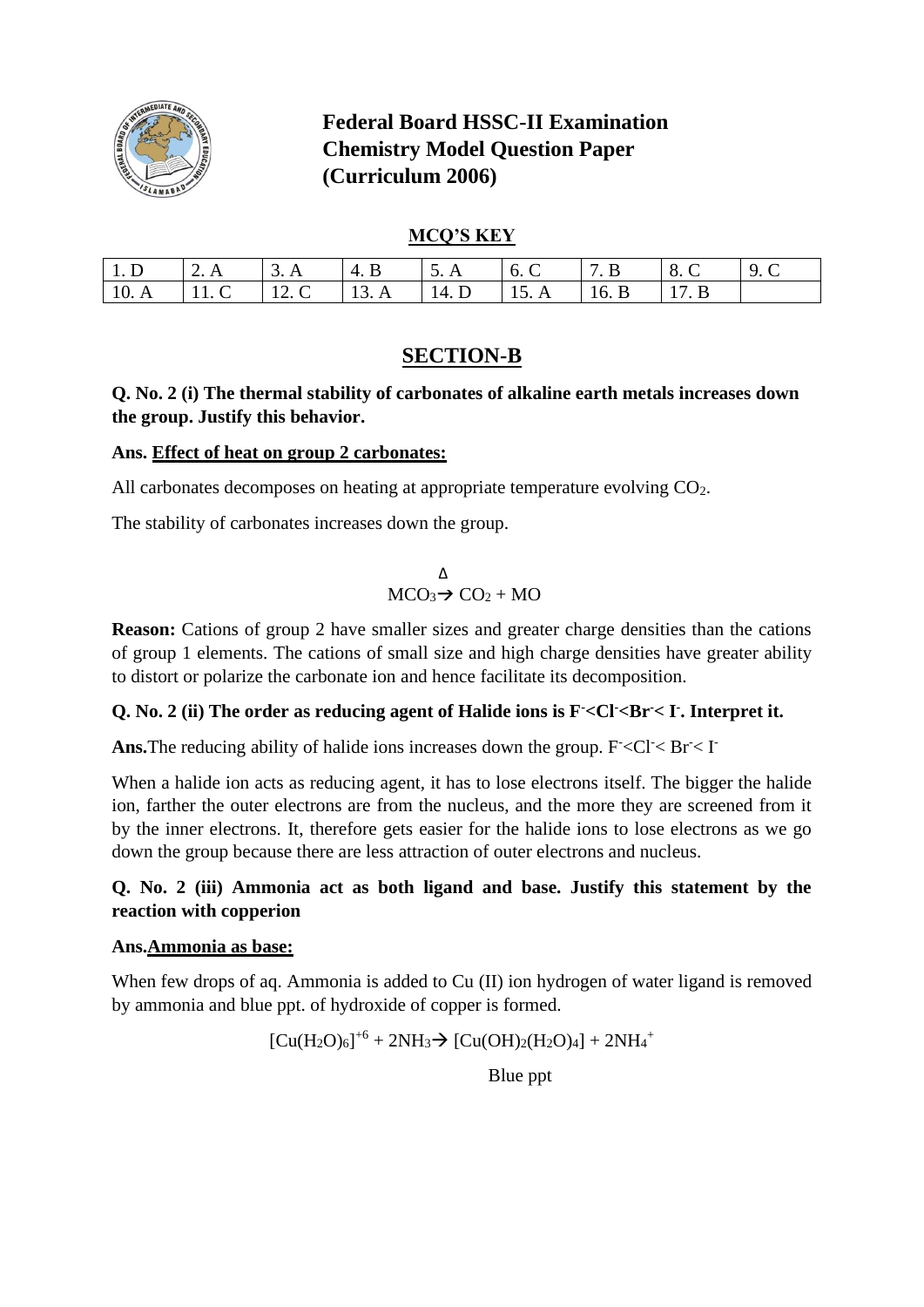### **Ammonia as ligand:**

When excess drops of aq. Ammonia is added to Cu (II) ion hydrogen of water ligand is removed by ammonia and blue sol. of hydroxide of copper is formed. In this reaction ammonia acts as ligand.

 $[Cu(H<sub>2</sub>O)<sub>6</sub>]<sup>+2</sup> + 4NH<sub>3</sub>$  $\rightarrow$   $[Cu(NH<sub>3</sub>)<sub>4</sub>]<sup>2+</sup> + 6H<sub>2</sub>O$ 

Deep blue sol.

**Q. No. 2 (iv)What are ligands? Give example of tridentate and hexa dentate ligand. Ans. Ligand:** A substance usually negatively charged, neutral molecule or sometimes positively charged surrounding the central metal atom or ion by donating e pair is called ligand.

**Tridentate Ligand:** Ligands which have three donatable electron pairs.

Example: Diethylene triamine

# $H_2NCH_2 - CH_2 - NH - CH_2 - CH_2 - NH_2$

## **Hexadentate**

**Ligand**: Ligands which have six donatable electron pairs.

Example: Ethylene diamine tetra acetate (EDTA)



structure of EDTA

## **Q. No. 2 (v) How will you prepare glycerol from hydrolysis and saponification of fats andoils?**

**Ans. Saponification:**It is the hydrolysis of triglycerides (oil and fats) by alkalies. Glycerol is produced along with Na and K salt of fatty acids. These Na and K salts are called soaps.

CH<sub>2</sub>-O-C-R<br>
O<br>
CH-O-C-R + 3 NaOH  $\rightarrow$  CH-OH + 3 R<sup>2</sup>C O<sup>O</sup>Na<sup>®</sup><br>
CH<sub>2</sub>-O-C-R<br>
CH<sub>2</sub>-O-C-R<br>
CH<sub>2</sub>-OH<br>
CH<sub>2</sub>-OH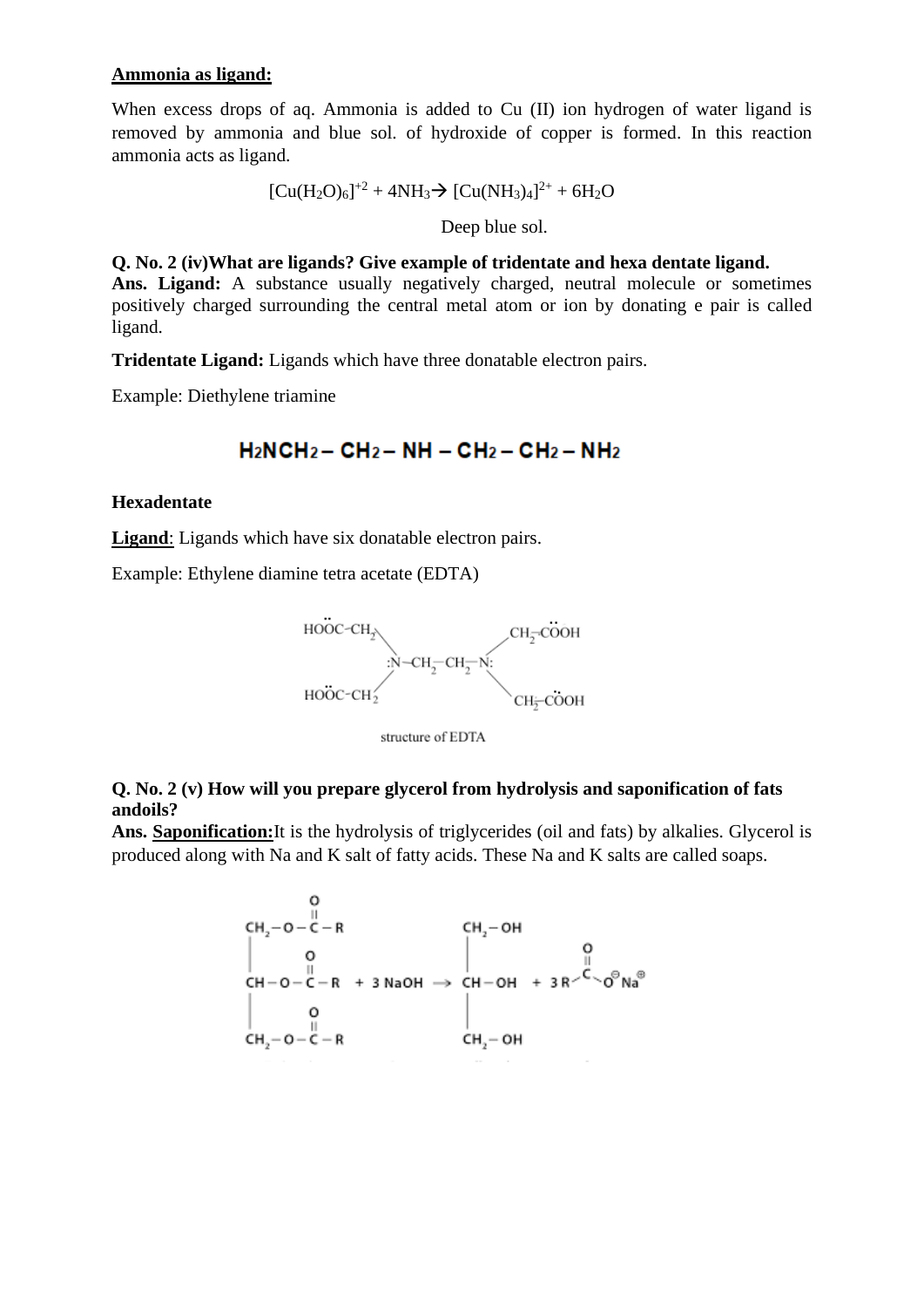## **Q. No. 2 (vi)How can nylon-6,6 be prepared from Adipic acid? Give complete chemical reaction.**

## **Ans. Synthesis of Nylon-6,6**

Nylon-6,6 is the example of condensation polymerization which is the most important polyamide.



It is obtained by heating adipic acid with hexamethylenediamine under nitrogen at 200°C. It is derived its name from its starting material both of which have 6 carbons. It is used for production of stocking and other wearing apparels.

# **Q. No. 2 (vii) How does tetraethyl lead cause air pollution? Ans. Drawbacks of tetraethyl lead:**

Tetraethyl lead is added to petrol to improve its quality and hence enables it to burn more completely. Due to this air pollution is minimized.

Use of tetraethyl lead has few drawbacks.

- 1. Lead vapors pollute the air.
- 2. Lead oxide deposits in the valves of the engine.

## **Q. No. 2 (viii)What are the oxidation number and coordination number of the metals in the following complex compounds?**

**(a) [Cr(H2O)4(OH)2]NO<sup>3</sup> (b) K4[Fe(CN)6]**

**Ans.** 

a) Coordination No: 6 Oxidation No: III b) Coordination No: 6 Oxidation No: II

## **Q. No. 2 (ix) What information are obtained from number of peaks and area under the peaks in NMR spectrum?**

**Ans. No of peaks:** Protons in different chemical environment require slightly different magnetic field to come to resonance. Therefore different types of protons form peak position in NMR spectrum.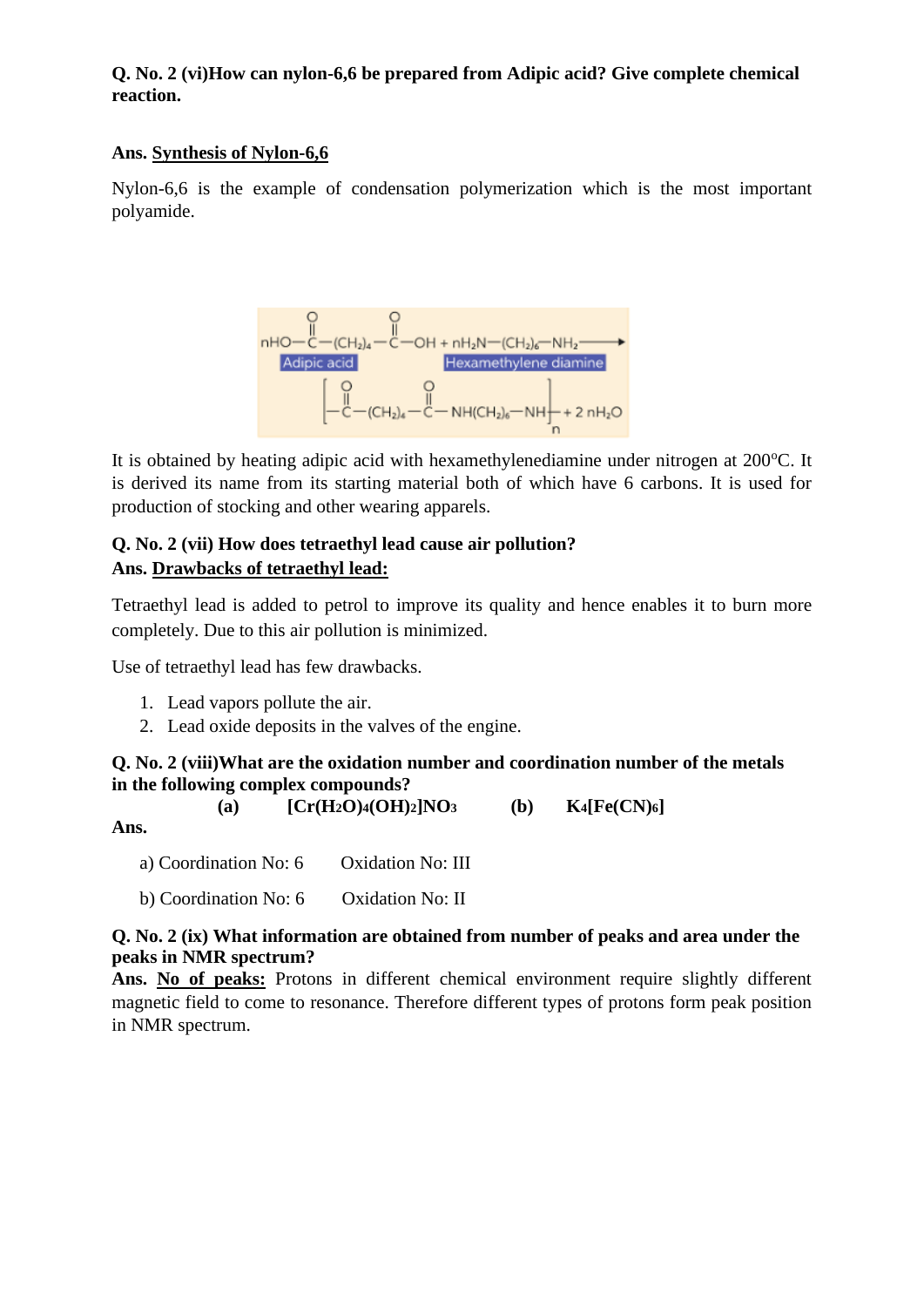**Area under the Peak:** It is proportional to number of protons involved.



**Q. No. 2 (x) What are adhesives? How does hot Gluework?**

**Ans. Adhesives:** They are meant to stick together. An adhesive is a compound that adhere or bound two items together. It may come from either natural or synthetic sources.

**Hot Glue:** It is also known as hot melt adhesives. These are thermoplastics they are applied hot and simply allowed as they cool. The glue gun melts the solid adhesive and then allowed the liquid to pass through barrel of the gun onto material where it solidifies.

## **Q. No. 2 (xi)Summarize the concept of optical Isomerism by drawing different isomeric structures of tartaric acid showing their optical behavior.**

**Ans.**Tartaric acid contains two asymmetric carbon atoms.

(i) (+) rotates plane polarized light to right.

$$
\begin{array}{c}\n\text{COOH} \\
\parallel \\
\text{H} & -\text{C}-\text{OH} \\
\parallel \\
\text{IO} & -\text{C}-\text{H} \\
\parallel \\
\text{COOH} \\
\text{(i)}\n\end{array}
$$

(ii) (-) rotates plane polarized light to left.

```
COOH
HO - C - HH = C - OHT
   COOH
   (ii)
```
(iii) Meso: It possess plane of symmetry, optically inactive.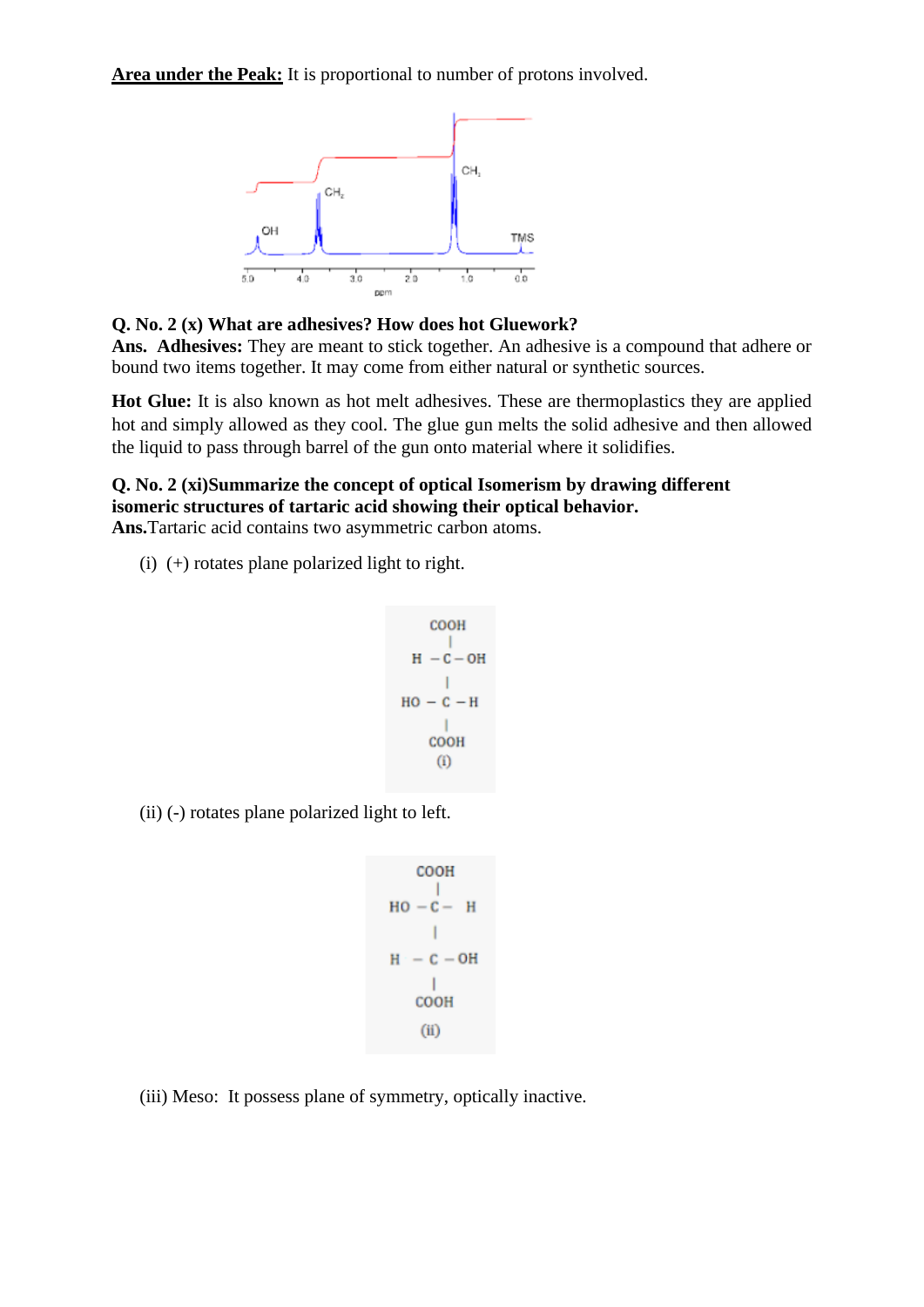

(iv) Racemic mixture: (+/-) Equimolar mixture of (+) and (-) forms. Does not rotates plane polarized light in any direction.

#### **Q. No. 2 (xii)How will you prepare following compounds starting fromacetylene? a. Acetaldehyde b. Aceticacid**

**Ans.** 

**a) Acetylene to acetaldehyde**



**b) Acetylene to acetic acid**

$$
CH \equiv CH + H_2O \xrightarrow{H_2SO_4} CH_3-C-H
$$
  
Acetylene  
CH<sub>3</sub>COOH  
CH<sub>3</sub>COOH  
Acetic acid

**Q. No. 2 (xiii**)**The following mono substituted benzene are subjected to nitration reaction. Prioritize the positions of different products formed.**

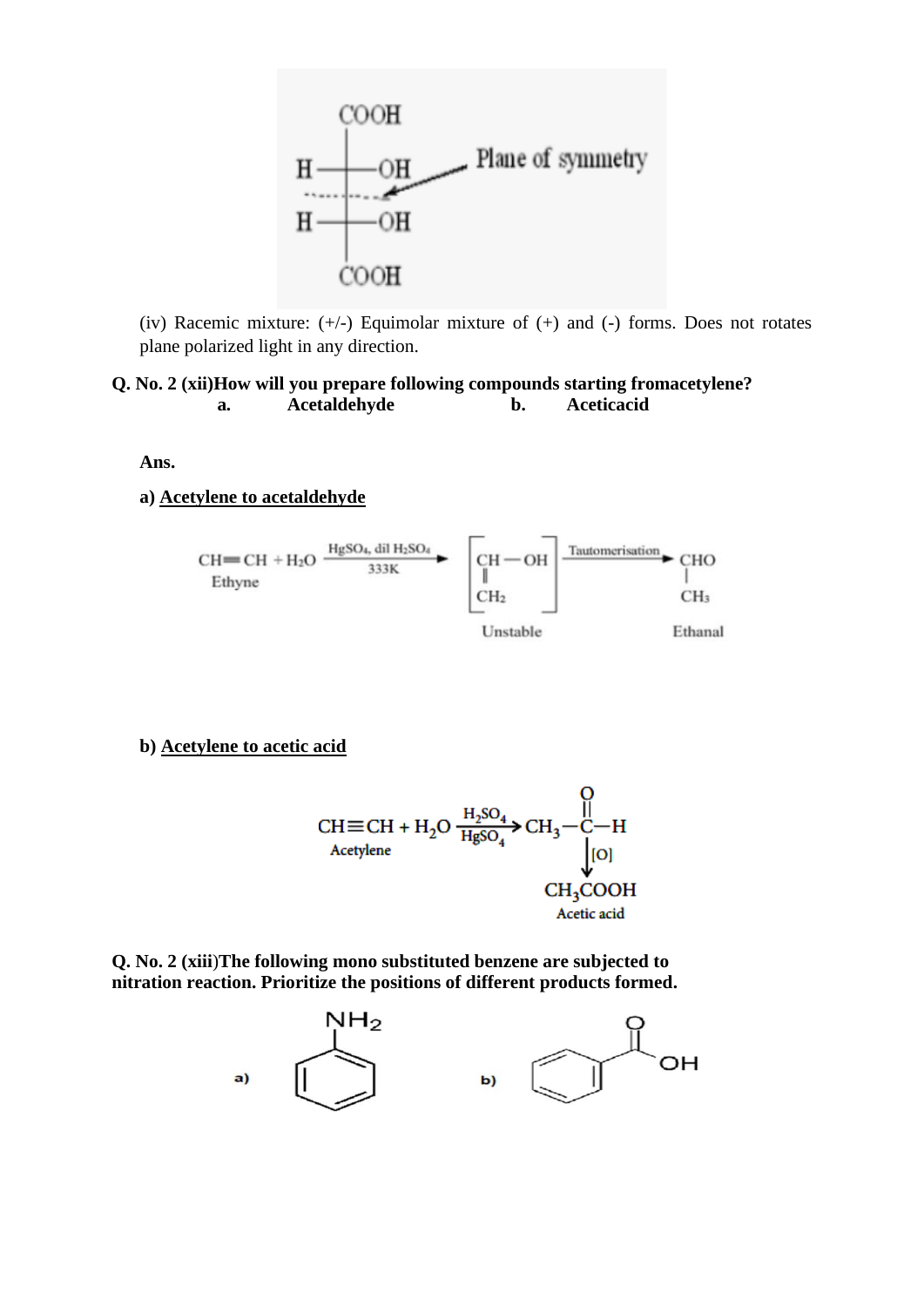Ans.In aniline, NH<sub>2</sub> is o/p directing group it increases e density on these positions making electrophilic attack on these positions more feasible.



In benzoic acid, COOH is meta directing group, it directs the incoming electrophile to meta position. It deactivatesthe o/p positions while meta position remain electron rich.



#### **Q. No. 2 (xiv)Give stereo chemical evidences of Nucleophilic Substitution reactions of alkyl halides. Ans. SN1 mechanism (stereo chemical evidence):**

Since carbocation is formed in first step and nucleophile can attack it form either direction, formation of a racemic mixture (or partial racemization) is a proof of  $SN_1$  mechanism.



#### **SN2 mechanism (stereo chemical evidence):**

As  $SN<sub>2</sub>$  is a single step mechanism, nucleophile attacks from the side opposite to the leaving group. Therefore, inversion of configuration is a proof of this mechanism.

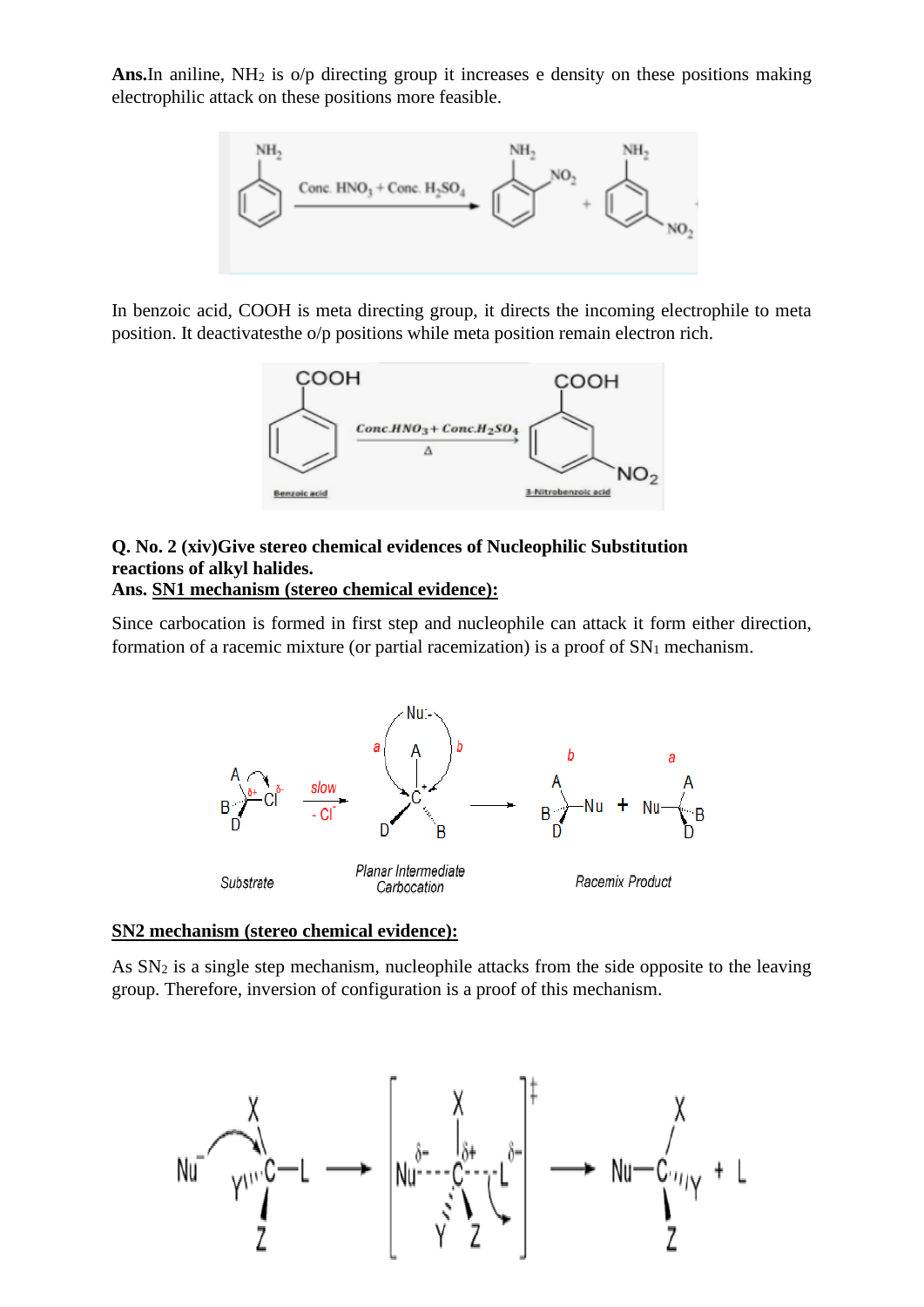**Q. No. 2 (xv)Identify the products when CH3MgBr react with ethyl acetate? Give its mechanism.**

**Ans. Reaction of Grignard reagent with ester:**



**Q. No. 2 (xvi) How Lucas Test being employed to distinguish different types of alcohols? Ans.** Lucas test is used to distinguish Pri, sec and tertiary alcohols.

Tertiary alcohol form oily layer immediately.

Secondary alcohol gives oily layer in 5-10 min.

Primary alcohol gives oily layer on heating.

$$
R_3C-OH \xrightarrow{\text{Conc. HCl}} R_3C-CI
$$
\n
$$
R_2CH-OH \xrightarrow{\text{Conc. HCl}} R_2CH-CI
$$
\n
$$
R_2CH-OH \xrightarrow{\text{Conc. HCl}} R_2CH-CI
$$
\n
$$
R_2CH-Cl \xrightarrow{\text{anhyd. ZnCl}_2} \text{turbidity}
$$
\n
$$
RCH_2-OH \xrightarrow{\text{Conc. HCl}} \text{No. reaction at}
$$
\n
$$
RCH_2-OH \xrightarrow{\text{Conc. HCl}} \text{No. reaction at}
$$
\n
$$
RCH_2-OH \xrightarrow{\text{Conc. HCl}} \text{No. reaction at}
$$

#### **Q. No. 2 (xvii)Compare acidity of phenols and carboxylic acids. Support your answer by drawing resonance structures? Ans. Acidity of carboxylic acid > phenol**

Carboxylic acid is more acidic than phenol, because carboxylate ion is more stable conjugate base than phenolate ion because the negative charges spread from O to O atom.

$$
R - C \left( 1 + H_2 O \right) \longrightarrow H_3 O^+ + \left[ R - C \left( 1 + H_2 O \right) \right] = R - C \left( 1 + H_2 O \right)
$$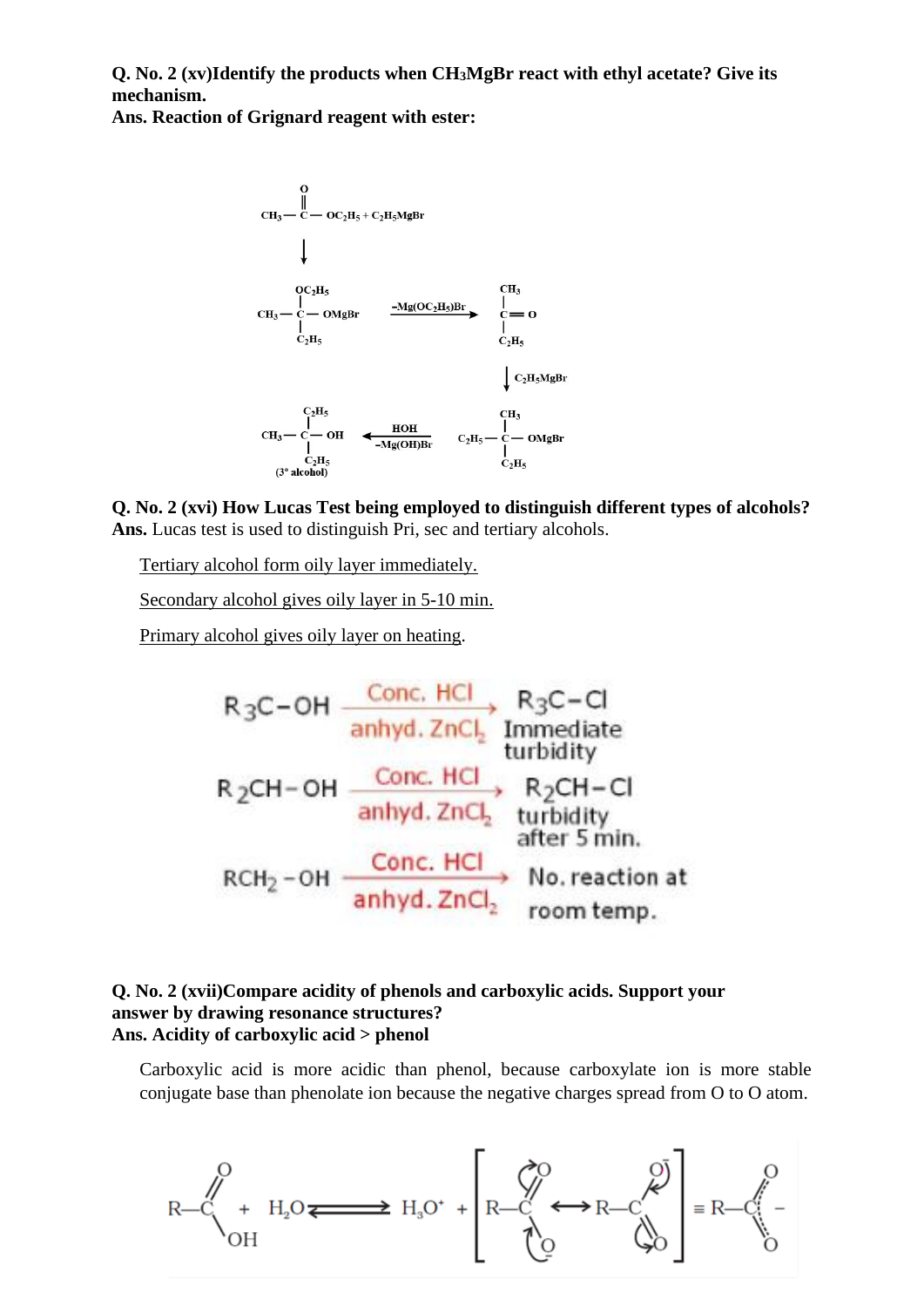Phenol is less acidic than carboxylate because there is only one electronegative O atom



**Q. No. 2 (xviii)Discuss the reactivity order of following carbonyl compounds with reason.Formaldehyde > Acetaldehyde > Butanone Ans. Reactivity of aldehydes and ketones**

Formaldehyde> acetaldehyde > butanone

#### **Reason:**

- **1. Size of substituent attached to C=O** Larger group will tend to sterically hinder the approach of incoming nucleophile making it less reactive.
- **2. Electronic effect of substituent:** R group are weakly e donating so they make the carbonyl carbon less electrophilic and less reactive towards nucleophile.

#### **Q. No. 2 (xix) How can the following acid derivative be prepared from carboxylic acid? a.Acidanhydride b. Acylhalidc c. Acid amide**

**Ans. Preparation of acid derivatives from carboxylic acid:**

**(i) Acid Anhydride:** 



**(ii) Acid Halide:** 



**(iii) Acid Amide:**

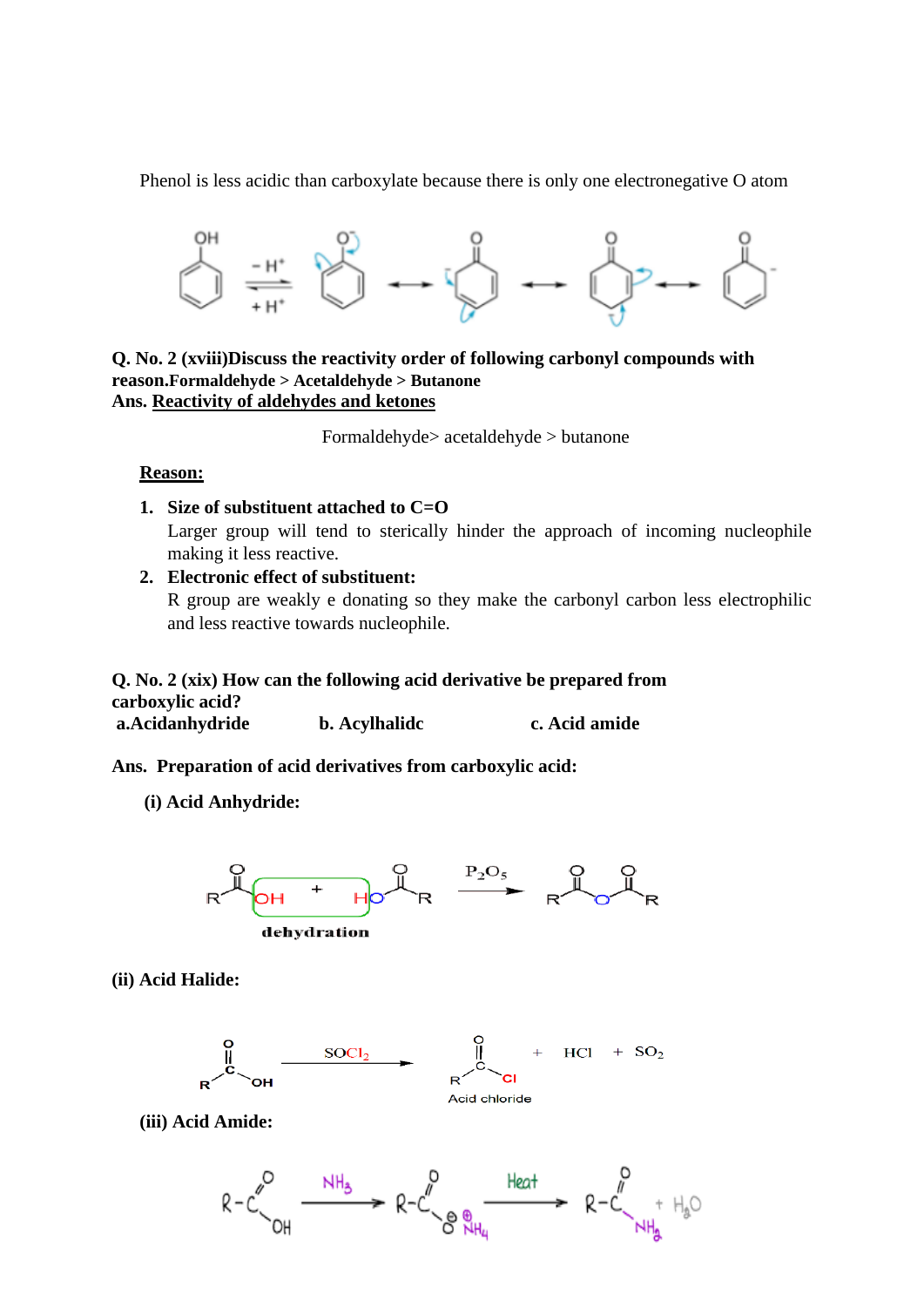## **Q. No. 2 (xx)How can propanoic acid be prepared from methane?**

**Ans. Ethane to propanoic acid:**



# **SECTION -C**

## **Q 3: (a)Describe the peculiar behavior of 1st member of the alkaline earth metals.**

**Give seven main differences.**

#### **Ans. Peculiar behavior of Beryllium:**

Beryllium is the first member of alkaline earth metals and it differs from other members in following ways:

**i.**Beryllium is as hard as iron while the other members of the alkaline earth metals are soft.

**ii.**Melting and boiling point of Beryllium is much higher than other members of its family

**iii.**Oxide and hydroxide of Beryllium are amphoteric while that of others is basic.

$$
Be(OH)2 + 2HCl \rightarrow BeCl2 + 2H2O
$$

$$
Be(OH)2 + 2NaOH \rightarrow Na2[Be(OH)4]
$$

**iv.**It does not react even with boiling water. Other members of this group react with water and liberate hydrogen gas.

$$
Mg + H_2O \rightarrow MgO + H_2
$$

**vi.**It is the only member of the family which in reaction with alkalis liberates hydrogen.

$$
Be + 2NaOH \rightarrow Na_2BeO_2 + H_2
$$

**vii.**Oxides, nitrides, sulphides, chlorides etc of group II-A are ionic but that of Be are covalent.

**viii.**Halides of Beryllium are soluble in organic solvents while others are soluble in water.

**Additional points:**Only seven differences were asked in question. Following differences may also be given in answer.

- Behavior of carbides
- Behavior of nitrides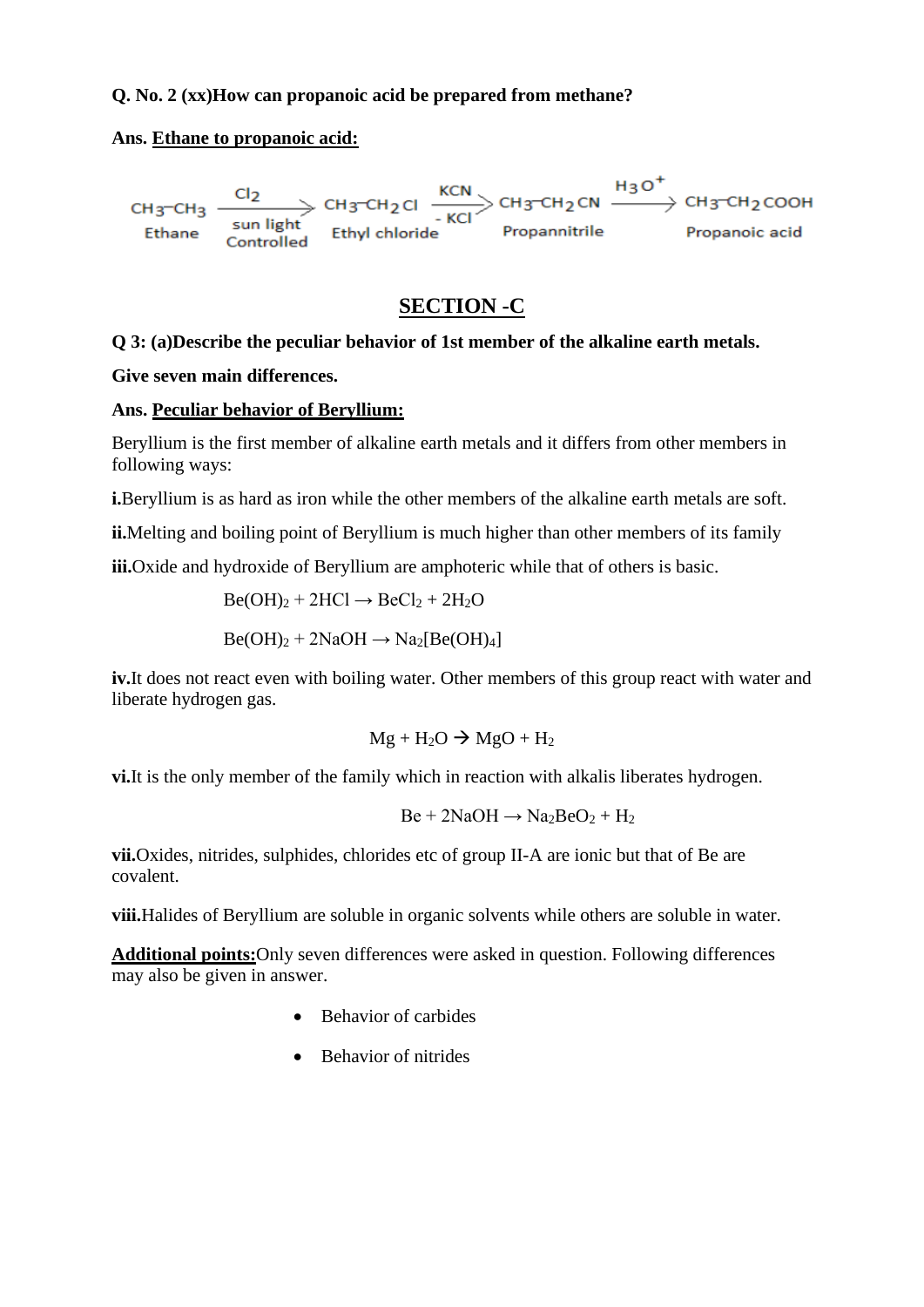### **(b)How does arrangement of electrons affect the magnetic properties of transition elements? How can it be calculated? Calculate magnetic moment of Fe =26.**

### **Ans. Magnetic properties of transition elements:**

Transition elements can be classified into following three types on the basis of their magnetic properties.

**(1)Paramagnetic:** The substances which are attracted into the magnetic field. It is due to the unpaired electrons present in the metals and their compounds

**(2)Diamagnetic:** The substances in which even number of electrons are present and are slightly repelled by magnetic field, are called diamagnetic.

**(3)Ferromagnetic:** The substances which can be magnetized are called ferromagnetic.e.g. Iron, Cobalt, Nickel

**Magnetic moment of iron:** Magnetic moment of iron can be calculated as:

Fe:  $1s^22s^22p^63s^23p^64s^23d^6$ 

Iron contains 4 unpaired electrons, therefore  $n = 4$ 

$$
\mathbf{u} = \sqrt{n(n+2)}
$$

$$
= \sqrt{4(4+2)}
$$

$$
= 4.89 \text{ BM}
$$

## **Q 4: (a)Define isomerism. Make all possible structural isomers of C4H10O,classify each giving IUPAC names.**

#### **Ans. Isomerism**:

Isomerism is the phenomenon in which more than one compounds have the same chemical formula but different chemical structures.



**(b)What are the possible products formed when formaldehyde reacts with the following reagents?**

**i. HCN ii. NaOH iii. AgNO3/NH4OH**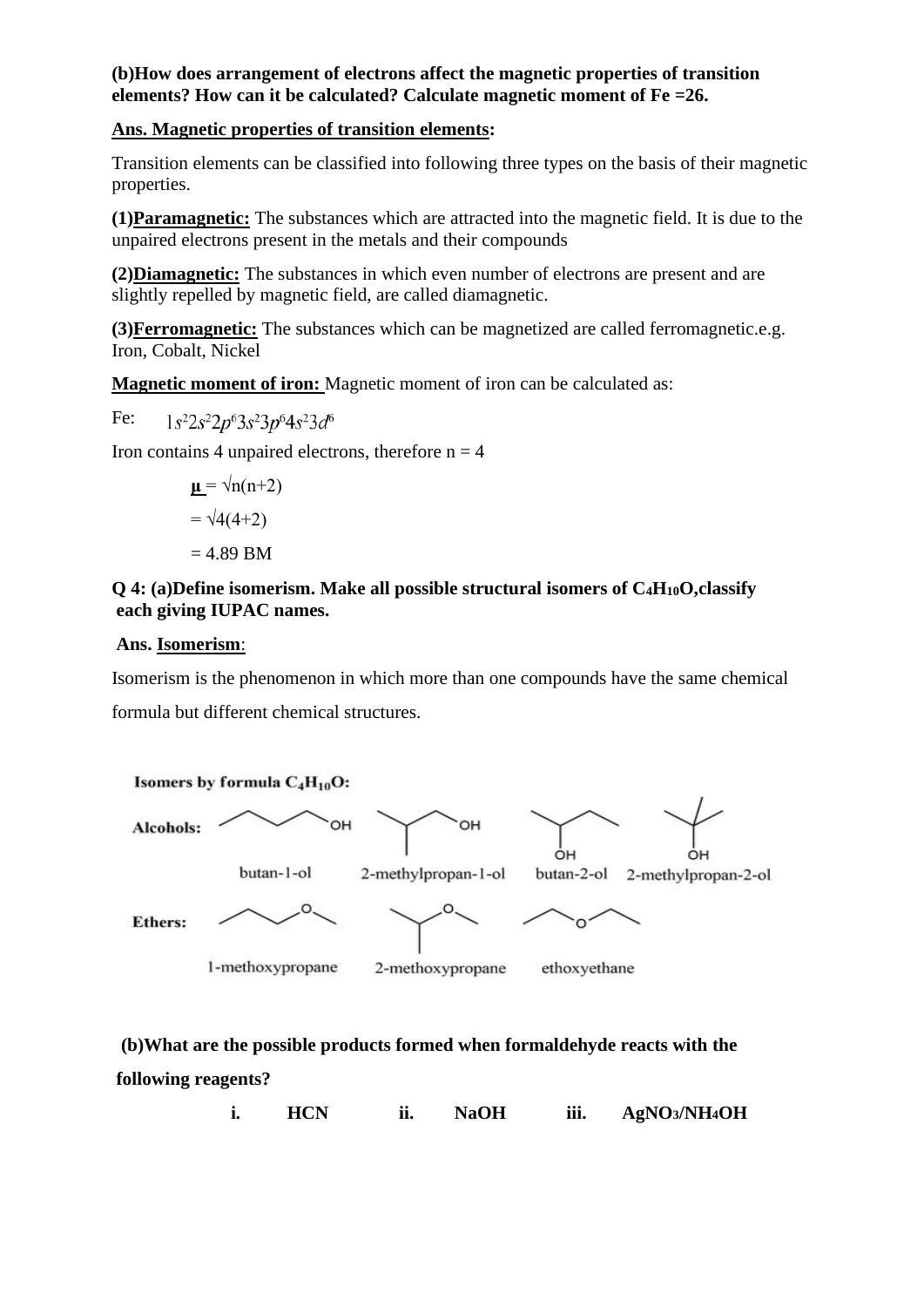

#### **ii. With NaOH:**



#### **iii. With AgNO3/NH4OH:**



#### **Q 5: (a) What is beta-elimination reaction? Explain reaction mechanism for the Unimolecular and Bimolecular elimination reactions of R–X.**

#### **Ans. Beta-elimination reactions:**

An elimination reaction is a type of organic reaction in which two substituents are removed from a molecule in either a one or two step mechanism. Since beta hydrogen is necessary for eliminations, it is also called beta-elimination (β-elimination).

#### **E-2 Mechanism**:

E2 stands for bimolecular elimination. The reaction involves a one-step mechanism in which C-H and carbon-halogen bonds break to form a double bond (C=C Pi bond).



#### **E-1 Mechanism**:

E1 stands for unimolecular elimination. E1 is a model to explain a particular type of chemical elimination reaction.

Loss of the leaving group to generate a carbocation intermediate:

$$
\mathbf{H} - \mathbf{C} - \mathbf{C} \mathbf{L} \mathbf{C} \qquad \longrightarrow \qquad \mathbf{H} - \mathbf{C} - \mathbf{C} + \mathbf{L} \mathbf{C}
$$